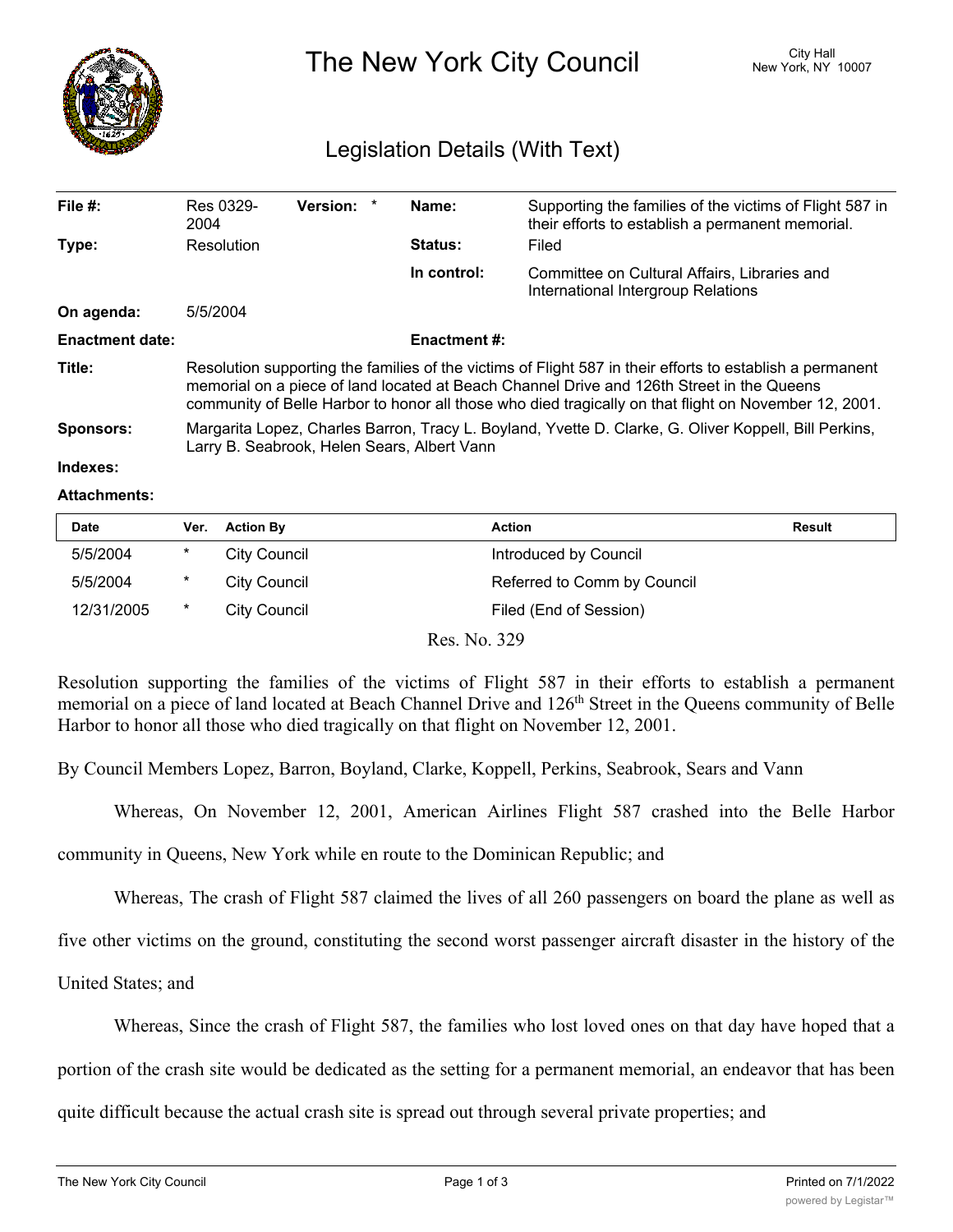## **File #:** Res 0329-2004, **Version:** \*

Whereas, The families of the victims of Flight 587 understand that the actual crash site is located within private properties and recognize the rights of the owners and the desires of the entire Belle Harbor community to put the tragic event behind them and regain a sense of normalcy; and

Whereas, Most of the families of the victims of Flight 587 are nevertheless adamant that a suitable location be obtained in order to erect a permanent dignified memorial which will commemorate their lost loved ones and the tragic event that cost them their lives; and

Whereas, The Flight 587 Families Association was created to help the families of the victims of Flight 587 in their quest to have a permanent memorial erected; and

Whereas, According to The Flight 587 Families Association, two locations have been suggested as possible site for a memorial, both of which have been deemed unacceptable by the majority of the families because of the distance of those locations from the actual crash site; and

Whereas, According to The Flight 587 Families Association, all of the families of the passengers on Flight 587 are in agreement that a piece of land located at Beach Channel Drive and 126<sup>th</sup> Street in Belle Harbor overlooking Jamaica Bay, where the tail fell off the plane, provides the most desirable location for a permanent dignified memorial; and

Whereas, Although some of the families of the victims of Flight 587 have argued that even this location is too distant from the actual crash site, they believe that under the current circumstances this location provides the best available option; now, therefore, be it

Resolved, That the Council of the City of New York supports the families of the victims of Flight 587 in their efforts to establish a permanent memorial on a piece of land located at Beach Channel Drive and  $126<sup>th</sup>$ Street in the Queens community of Belle Harbor to honor all those who died tragically on that flight on November 12, 2001.

### LS#809